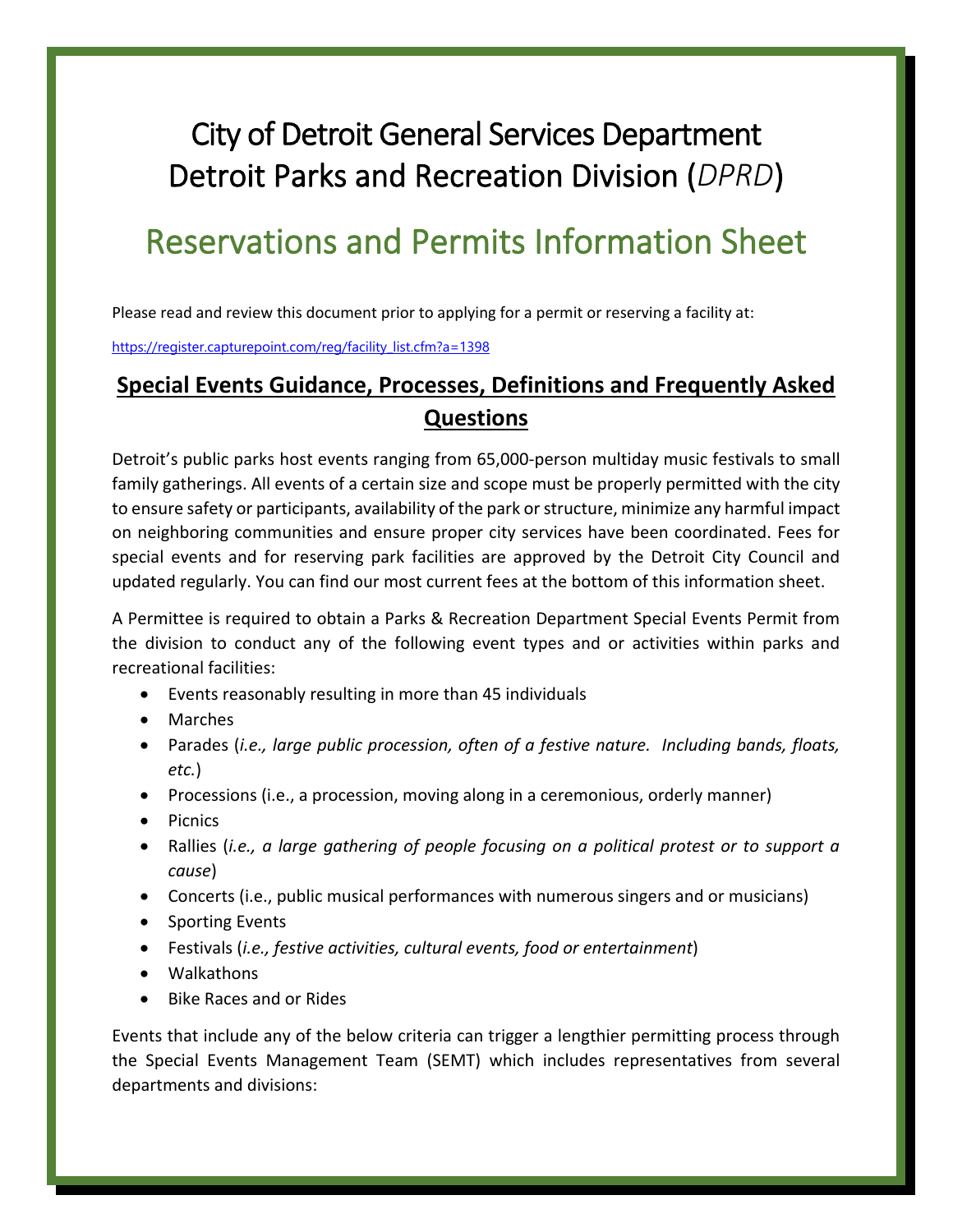- Attendance over 250 people
- Structures or canopies over 10'x10'
- Vending
- $\bullet$  Alcohol
- Food trucks/catering
- Amplified Music

Events that do not require this process are events resulting in less than 45 individuals. However, if a request involves fewer than 45 individuals, but includes tents, inflatables or the need for a shelter, you will need a permit.

Once the type of event has been determined the permittee is required to complete the Events & Programming Application or the Athletic Field Application with a suggested submission of **60 days** prior to the desired event date. If one of our many public spaces won't suffice for your special event, DPRD Special Events Division is also responsible for both Hart Plaza and Spirit Plaza.

Upon submittal, the application will be evaluated by recreation staff, with an approval or denial being issued within 3 - 5 days of review. Also, please be aware that applications will be reviewed for facets that fall outside of the approval of DPRD, such as vending, public health and safety, street closures or potential alcohol use that may require the submission of additional applications, and or City Council approval.

| <b>Item</b>                              | <b>Resident</b> | Non-resident |
|------------------------------------------|-----------------|--------------|
| Canopy Permit (10x10 or less; max 2)     | \$30            | \$40         |
| <b>Picnic Shelter</b>                    | \$75            | \$100        |
| Inflatable Permit (max 2)                | \$30            | \$40         |
| Special Event (1-4 hrs)                  | \$750           | \$850        |
| Special Event (5-8 hrs)                  | \$1500          | \$1600       |
| Festival/Concert (per day)               | \$5000          | \$5100       |
| <b>Festival/Concert Security Deposit</b> | \$5000          | \$5000       |
| <b>Special Events Vending</b>            | \$250           | \$250        |

*\*more detailed rates for specialty venues like Hart Plaza and Historic Fort Wayne are available upon request\**

#### *City of Detroit Special Events Management Team Proce***ss**

Please visit the below link to determine if your event requires a special events permit:

<https://detroitmi.gov/departments/media-services-department/special-events>

If your event requires a special events application, please complete the application at least 60 days prior to the event. Applications are reviewed biweekly. The Special Events Management Team (SEM)T decides which departments will need to permit and approve the event. SEMT will approve or disapprove your event and for to the Detroit City Council for review and consideration.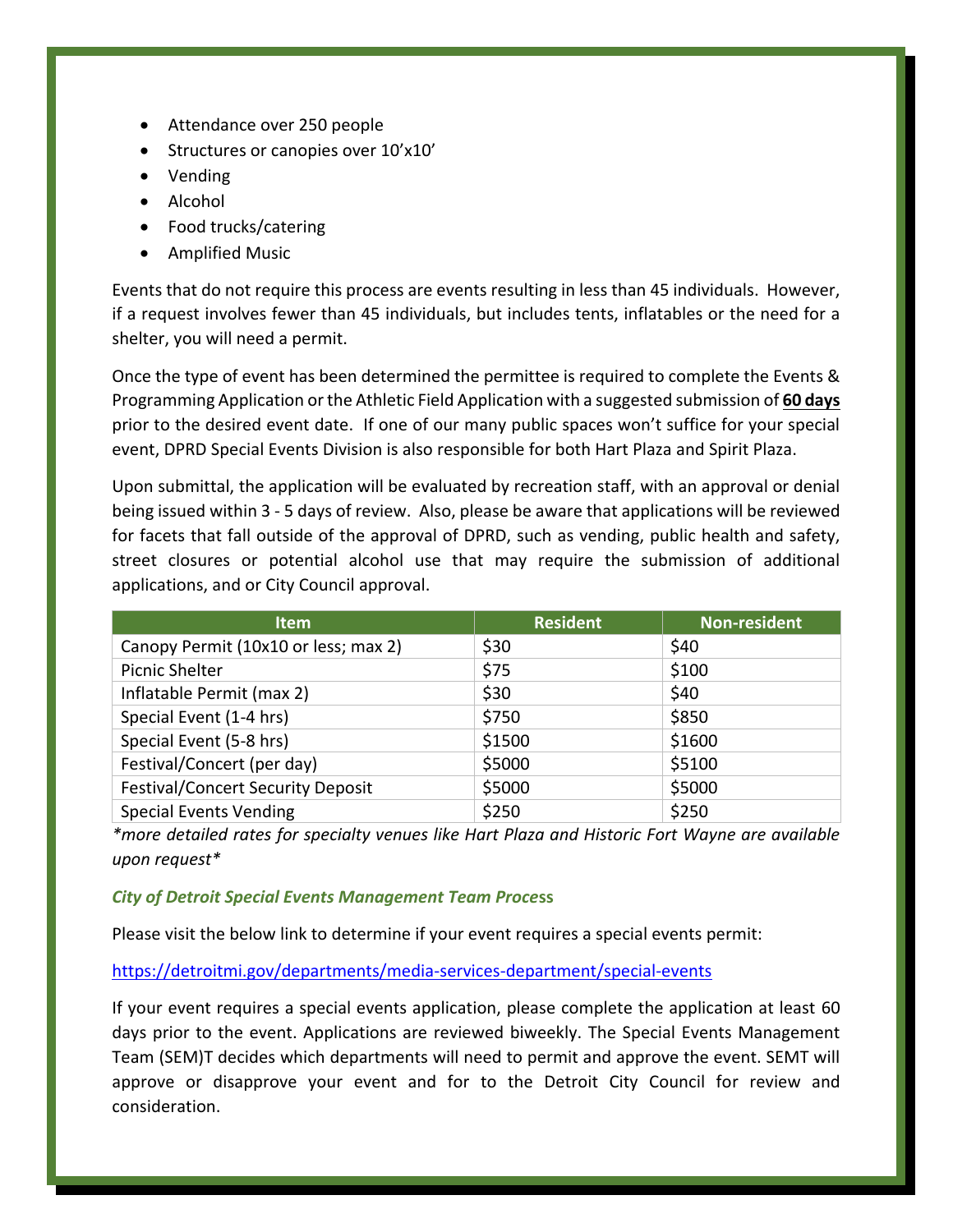#### *Detroit Parks and Recreation Special Events Process*

You are required to reserve a city park or recreation center if you would like to host an event. If your event requires a special events application, you are still required to reserve the facility or park. If your event has over 45 attendees, you are required to have a permit.

Contact Grace Wimbley if you have questions or concerns.

#### *Phone*: 313-938-2199

#### *Email*: [grace.wimbley@detroitmi.gov](mailto:grace.wimbley@detroitmi.gov)

Processing typically requires 2-3 weeks. However, times vary based on volume of request during busy periods. The permitting team will review your application and assesses necessary fees. Preapproval is sent along with an invoice through the email you provide. Within two weeks or preapproval, you must pay the invoice amount. If the 14-day period lapses, you will need to reapply. Once payment is received you will receive your permit. Please print or save the permit on your phone if you are asked to present your permit during your event. If you have an inflatable at your event, you must pay the required fee and submit an insurance document from your inflatable vendor or any third-party vendor.

#### *Frequently Asked Questions:*

- 1. Can I Promote my event before an approved permit has been issued?
	- a. No.
- 2. Why do I need a permit?
	- a. Permit authorizes usage of park shelters and green space.
- 3. If I rent park space, is the park still open to the public?

#### a. Yes.

- 4. What is the max amount of people that I can have at my park event?
	- a. 250 ppl *\*additional approval may be needed\**
- 5. What is greenspace?
	- a. The grass area of park that is at least 50ft away from a park shelter.
- 6. What is a site plan?
	- a. A clear detailed layout of your proposed event space.
- 7. Can I vend in a city park?
	- a. Yes, with proper licenses and permits.
- 8. How long is my shelter permit?
	- a. Shelter permits are for the entire day from 6an-10pm.
- 9. Can I have an inflatable at my park event?
	- a. 3<sup>rd</sup> party vendors such as Inflatables, Petting Zoos, Game Trucks, etc. must be permitted for a fee of \$30 per item and must have an insurance document from the company that is providing the service in the park. The company is required to add the City of Detroit as a Co-Insurer for the day of event. The insurance document must include "City of Detroit" and "115 Erskine St Det Mi.48201." This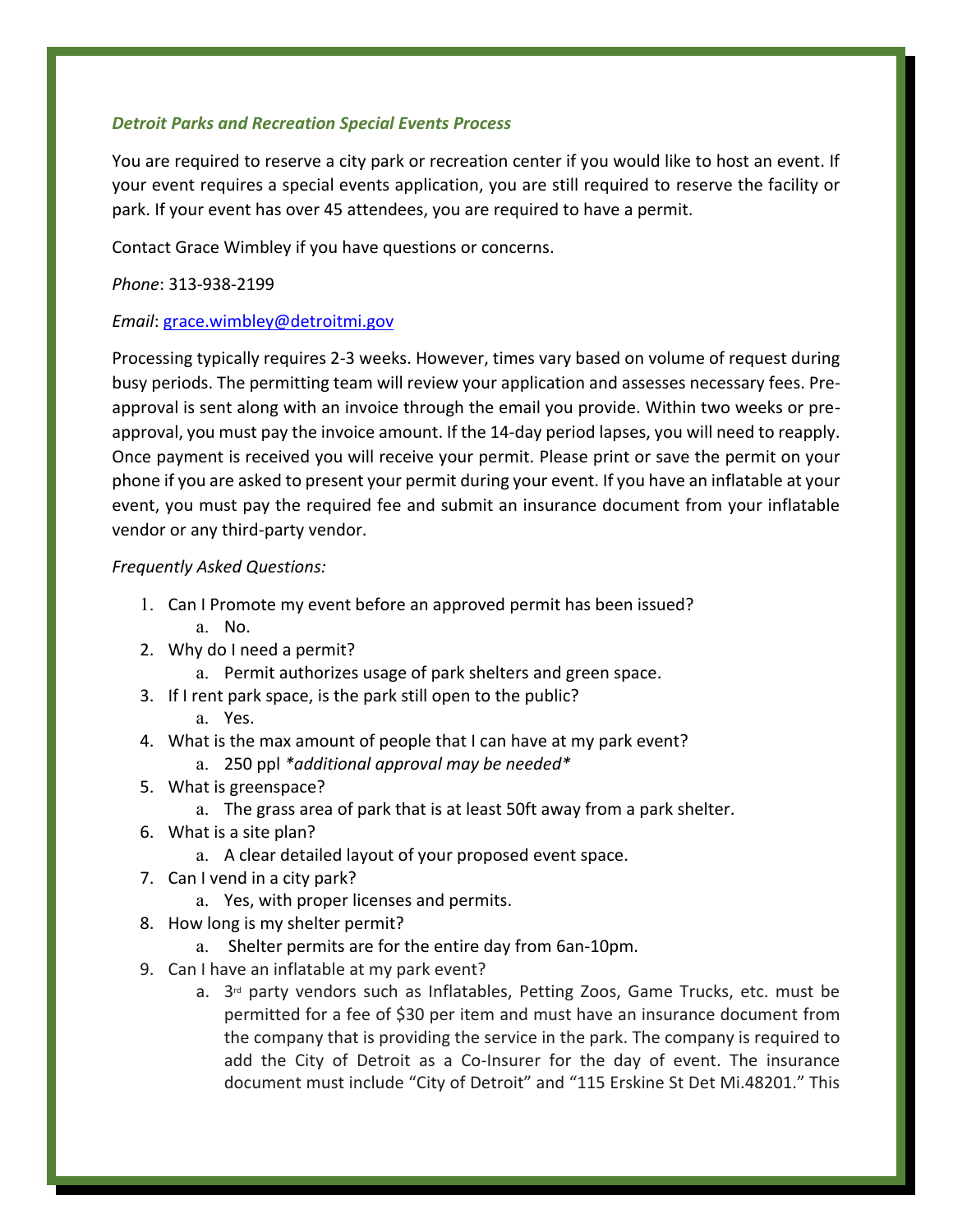document must be emailed to [grace.wimbley@detroitmi.gov](mailto:grace.wimbley@detroitmi.gov) prior to the issuance of a permit.

- 10. Do I have to clean up after my event?
	- a. Park Ambassadors can report your event for failure to clean after your event and you can receive a littering ticket.

*As you prepare for your event in one of our many public parks, recreation facilities or public spaces there are rules and regulations that you must be aware of and adhere to during your visit.* 

# **PARK RULES**

## **NO PARKING OR DRIVING OF VEHICLES ON THE GRASS**

## **§ 33-1-42 & §33-1-43**

## **PARK HOURS ARE FROM 6:00 AM to 10:00 PM**

## **§ 33-1-15**

- 1. NO WEAPONS, DRUGS OR ALCOHOL. §31-5-1 & §31-5-2
- 2. No disorderly conduct (profanity, lewd acts, fighting, standing on vehicles, illegal occupation). §31-5-1, §31-5-4, & §31-5-6
- 3. No speeding or reckless driving (burning or squealing of tires).
- 4. PARKING OR DRIVING of vehicles, including ATV's on the grass or other non-designated areas is prohibited. This includes loading/unloading of vehicles and equipment. §33-1-42 & 33-1-43
- 5. No amplified music.
- 6. Shelters, canopies (tents), inflatables, fields and photography/filming must be reserved by permit. Contact the Recreation Department at (313)224-1100.
- 7. Permit holders and vendors erecting canopies and inflatables may not drive on the grass (Parts and equipment may be carried by handcart).
- 8. Permit fees are non-refundable.
- 9. Barbeque grills may not be placed under shelters, canopies, near trees, buses, tables, buildings or within 25 feet of an inflatable. Ashes and coals must be placed in hot coal containers only. Propane canisters and gas grills are prohibited for safety and liability.
- 10. GRILLS OF ANY TYPE, ARE PROHIBITED IN THE AREAS OF BUILDINGS, PLAYSCAPES, PLAY AREAS and ATHLETIC FIELDS.
- 11. Commercial activities, INCLUDING VENDING of food, merchandise, pictures, etc., are not allowed without a permit. §33-1-18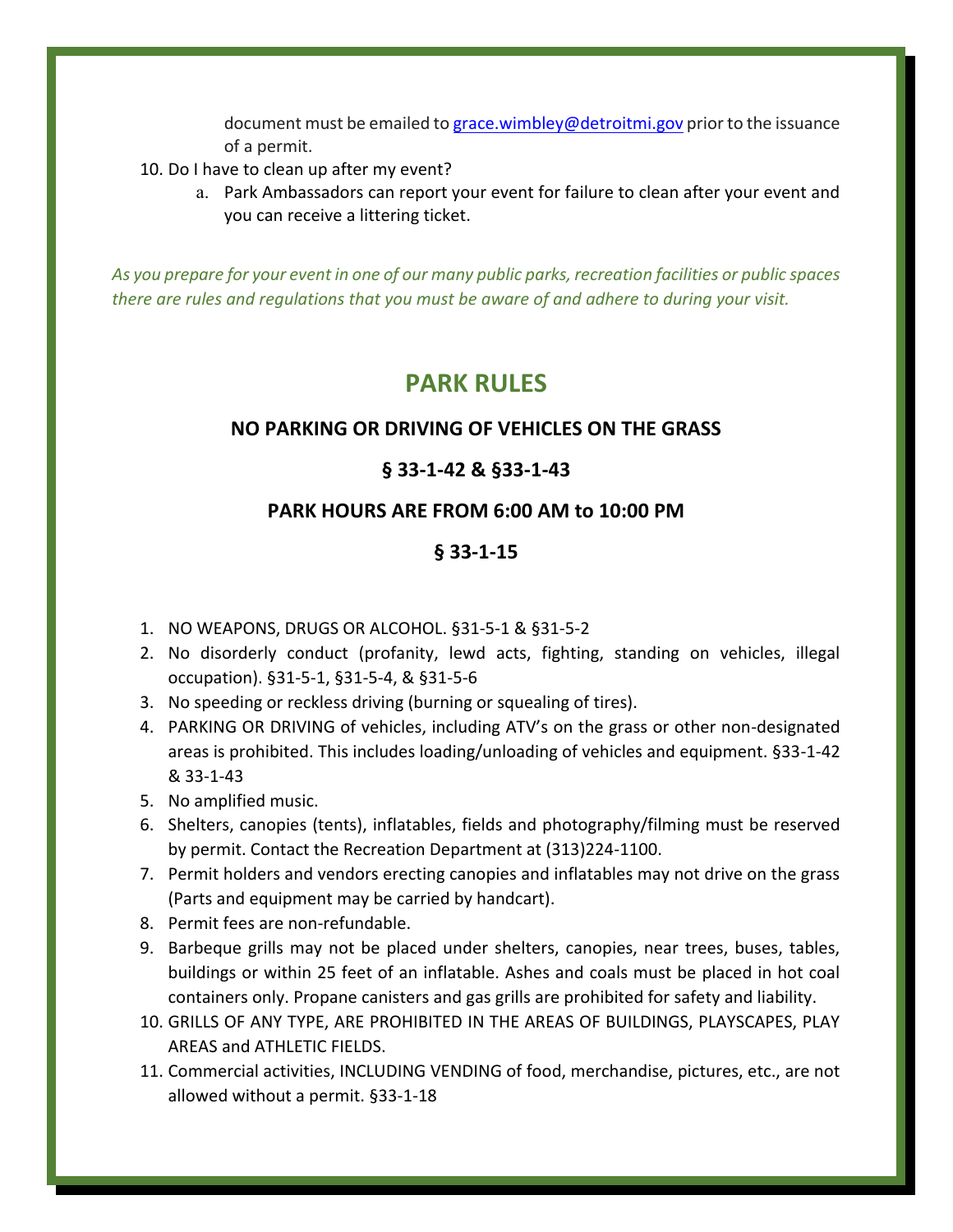- 12. No commercial photography/filming without authorized permit.
- 13. Area must be cleaned prior to leaving §33-1-19
- 14. Inflatables may not be used for commercial activity (this includes selling, charging admission, etc.). An adult over 21 years of age must always supervise the usage of inflatables.
- 15. No skating on buildings or structures. §33-1-27
- 16. No overnight camping is permitted. §33-1-32
- 17. Do not cut, scratch, burn, or deface trees, pick flowers or cut branches, harm park landscapes, remove plants or dig in soils. §16-3-4, §16-3-5 & §33-1-12
- 18. Dogs must be on a leash no longer than 72 inches. Dog owner must clean up after their dog. §33-1-25 & §33-1-19.
- 19. No pets in or on play areas, play equipment, or sports fields

No ATVs, model aircrafts, model automobiles, go carts, model boats or any other type of unlicensed combustion powered vehicle allowed. §33-1-29 & §33-1-42

# **SHELTER RULES**

# **Permits available 60 days to 1 year in advance, other times are available on a first-come basis.**

### **Permit required weekends and holidays**

- 1. No parking or driving of motorized vehicles on non-designated areas including for unloading. § 33-1-42 & §33-1-43
- 2. PARK / SHELTER HOURS 6:00 AM TO 10:00 PM § 33-1-15
- 3. No weapons, drugs or alcohol §31-5-1 & §31-5-2
- 4. No amplified music without permit.
- 5. Area must be clean prior to leaving. §33-1-19
- 6. No propane canisters or gas grills. Ashes/coals must be placed in hot coal containers only.

# **Spirit Plaza Rules**

### **Plaza Hours 6am-10pm**

#### **Any Commercial Activities Require a Permit.**

- 1. No Loitering, etc., in parks or playgrounds after closing. § 33-1-15.
- 2. No Advertising, placing of signs, etc. § 33-1-17.
- 3. Stage Usage by Reservation Only.
- 4. NO WEAPONS, DRUGS OR ALCOHOL. §31-5-1 & §31-5-2